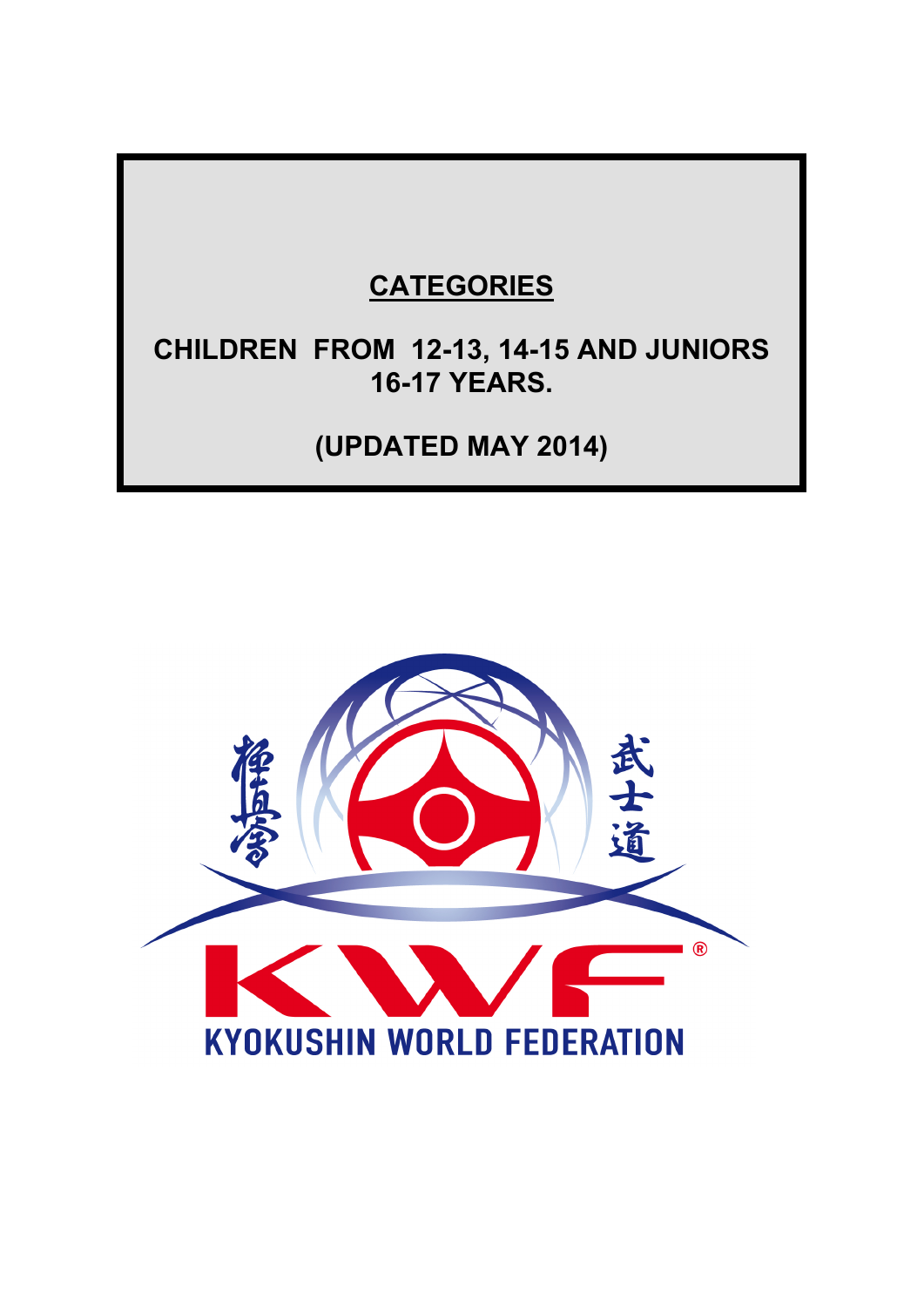# **RULES FOR COMPETITORS**

CATEGORIES:

The age for the participants for each category will be:

CHILDREN:

 12 - 13 YEARS 14 - 15 YEARS

JUNIOR:

16 – 17 YEARS

#### **GENERAL RULES**

Each competitor

- 1. All competitors must wear a clean white gi
- 2. One competitor will wear a red belt to his own one, the other one will wear his own coloured belt.
- 3. Hands and feet nails must be short.

# **OBLIGATORY PROTECTIONS**

Children 12-13 YEARS

- OBLIGATORY: HELMET, GLOVES, BODY PROTECTION, SHIN PADS, GROIN (BOYS).
- OPTIONALS: KNEE, MOUTH.

Children 14-15 YEARS

- OBLIGATORY: HELMET, GLOVES, SHIN PADS AND GROIN (BOYS)
- CHEST PROTECTORS FOR GIRLS
- OPTIONALS: KNEE, MOUTH.

#### JUNIOR (16-17 YEARS)

- OBLIGATORY: HELMET, GLOVES, SHIN PADS AND GROIN (BOYS)
- CHEST PROTECTORS FOR GIRLS.
- OPTIONALS: KNEE, MOUTH.

All the protections to be use at this official championship will be homologated and approved by EKF and KWF.

Under no circumstances will it be permitted to participate with other protection. **Each competitor must wear his/her own protection**.

In the case that one competitor gets injured the use of bandage or any other material of protection must be revised by the official doctor of the competition or the Supreme Judge. Whatever the decision is, this will be final and obligatory for the competitors.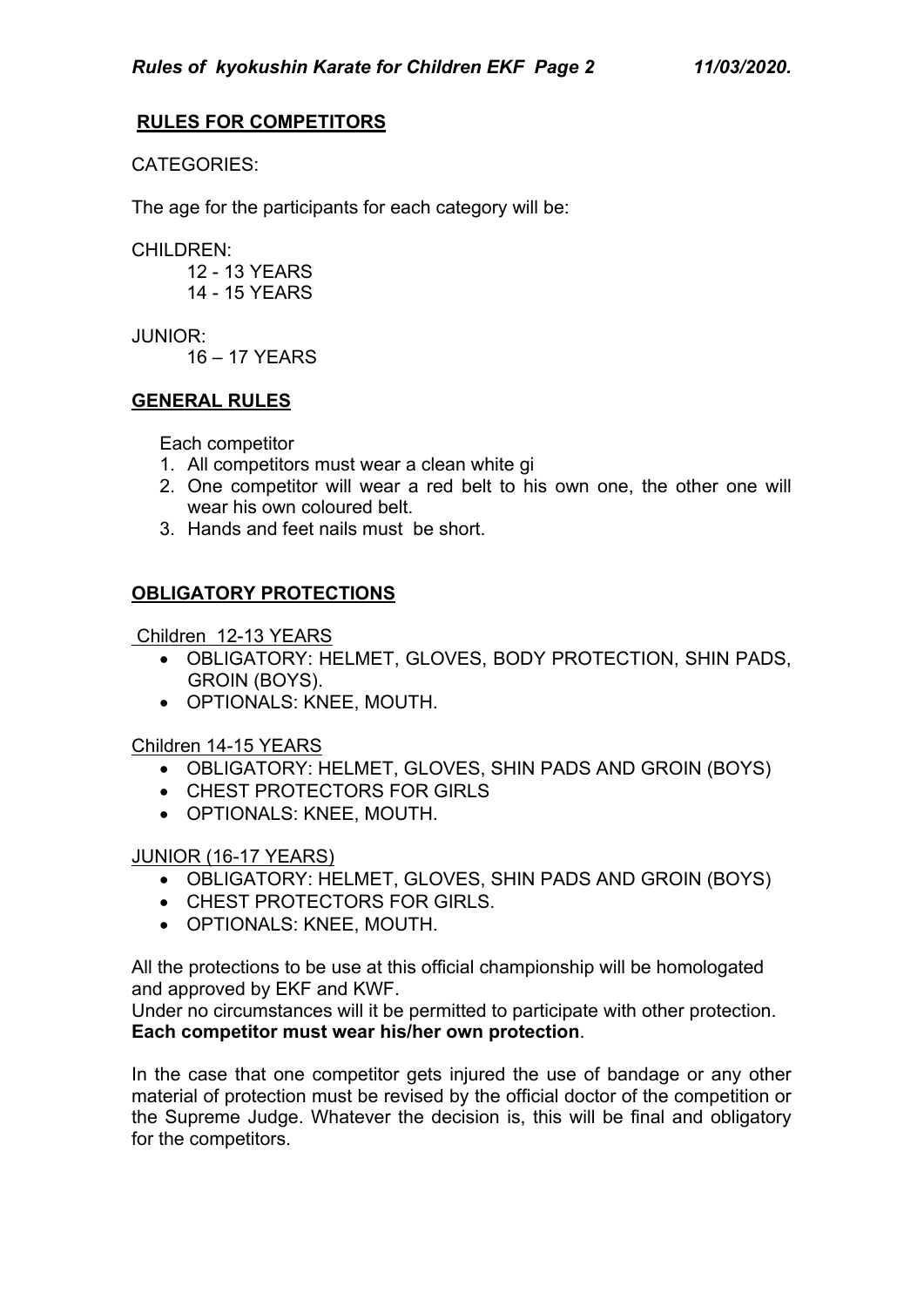# **WEIGHT CATEGORIES (BOYS)**

**CHILDREN (12-13 years)** -40kg -50kg -60kg +60kg.

#### **CHILDREN (14-15years)** -55kg -65kg -75 kg +75kg.

**JUNIOR (16-17 years)** -60kg -70kg -80kg +80kg.

#### **WEIGHT CATEGORIES (GIRLS)**

**CHILDREN (12-13 years)** -45kg +45kg

**CHILDREN (14-15years)** -50kg +50kg

**JUNIOR (16-17 years)** -50kg - 60kg +60kg

#### **REFEREE AND JUDGES**

1. – All the matches must include a minimum of 4 judges and 1 central referee, the central referee will direct the match and give the orders.

2. –When a decision is taken in the competition, each judge and the referee will have one single vote.

3. –The jury of judges and the revision panel will have the same authority on the match, final decision will be given to the Supreme Referee.

#### **KUMITE (figting)**

#### **Basic Rules:**

-One match will last for 2 minutes and in the case of extensions this will be only possible at the following categories: CHILDREN 14-15 YEARS OLD AND JUNIOR and will be of 90 seconds.

-The Organiser of the championship and the Supreme Judge can change the duration of the matches.

-In all the categories, a winner will be declared, whenever an Ippon is awarded or 2 Waza-aris (half points). This is similar as with the adult rules.

Note: Two half-points (Waza-aris) are one Ippon.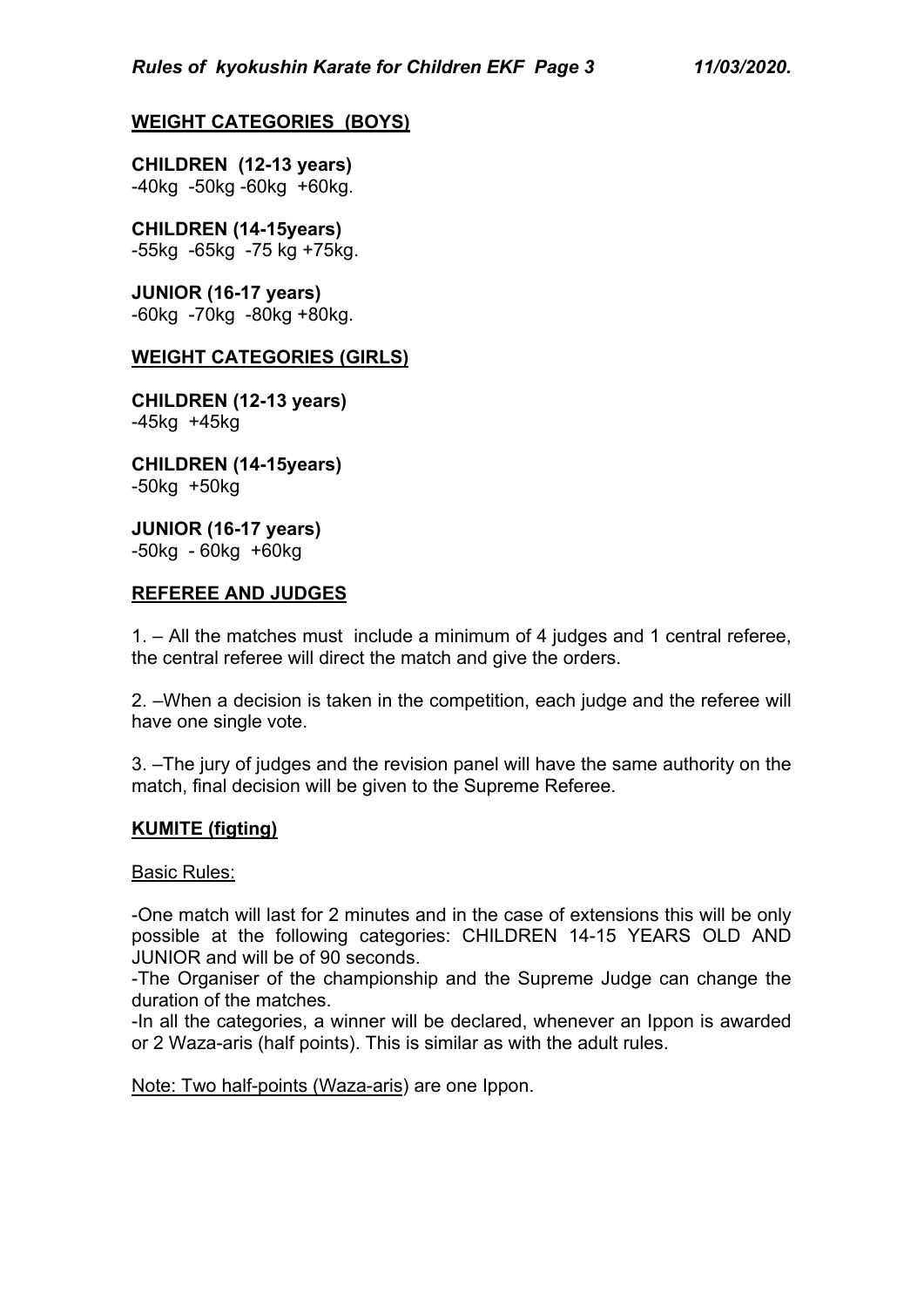# **EXTENSIONS (Enchosen)**

It is only possible to have extensions in the categories CHILDREN 14-15 YEARS OLDS AND JUNIORS (16-17) YEARS.

In the categories Children 14-15 years and juniors 16-17 years, whenever it is not possible to reach a majority decision based on the majority of the judges and a draw is declared, an extension of 90 seconds will be declared.

The extension should be 90 seconds with obligatory decision. (New suggestion)

#### **TIME**

The duration of the match will start from the moment that the referee says "Hajime".

#### **VICTORY BY (IPPON)**

1.-Excluding the techniques which are considered fouls, one fist strike (tsuki) or a leg technique (keri) or elbow (hiji) etc. that one competitor execute on a recognized area of the body and puts down an opponent. As a result of a techniques a competitor loses the desire to continue to fight within 3 seconds or more, such technique will be considered Ippon.

IPPON will be valid whenever 3 out of 5 members of the referee team take such decision.

2. Whenever one of the competitors looses the will to continue to fight, the other competitor will be declare winner by Ippon.

#### **HALF POINT (WAZA-ARI)**

On the following cases and always under the referees decision one half point Waza-ari may be awarded.

1.- Excluding the techniques which are considered fouls, any strike realized with fist, leg or elbow, and causes effective effect on the other competitor. Or even puts down him/her for a period less than 3 seconds and then recover his/her position standing up or lose the desire to continue the match. Then he/she will be awarded (Waza-ari). Also whenever one competitor loses the balance after receiving a technique (fist or leg) a Waza-ari may be given under the criteria of the referees team.

Two waza-aris are one Ippon.

2. Whenever one competitor is put down with a leg technique (ashi-kake) and completed with another one with no contact, and well directed to a recognized area, a Waza-ari will be given.

3. Whenever one of the competitors execute several a leg technique (jodan) and such techniques counts with the recognized and necessary requirements like correct attitude, application, enough control, zanshin, timing or even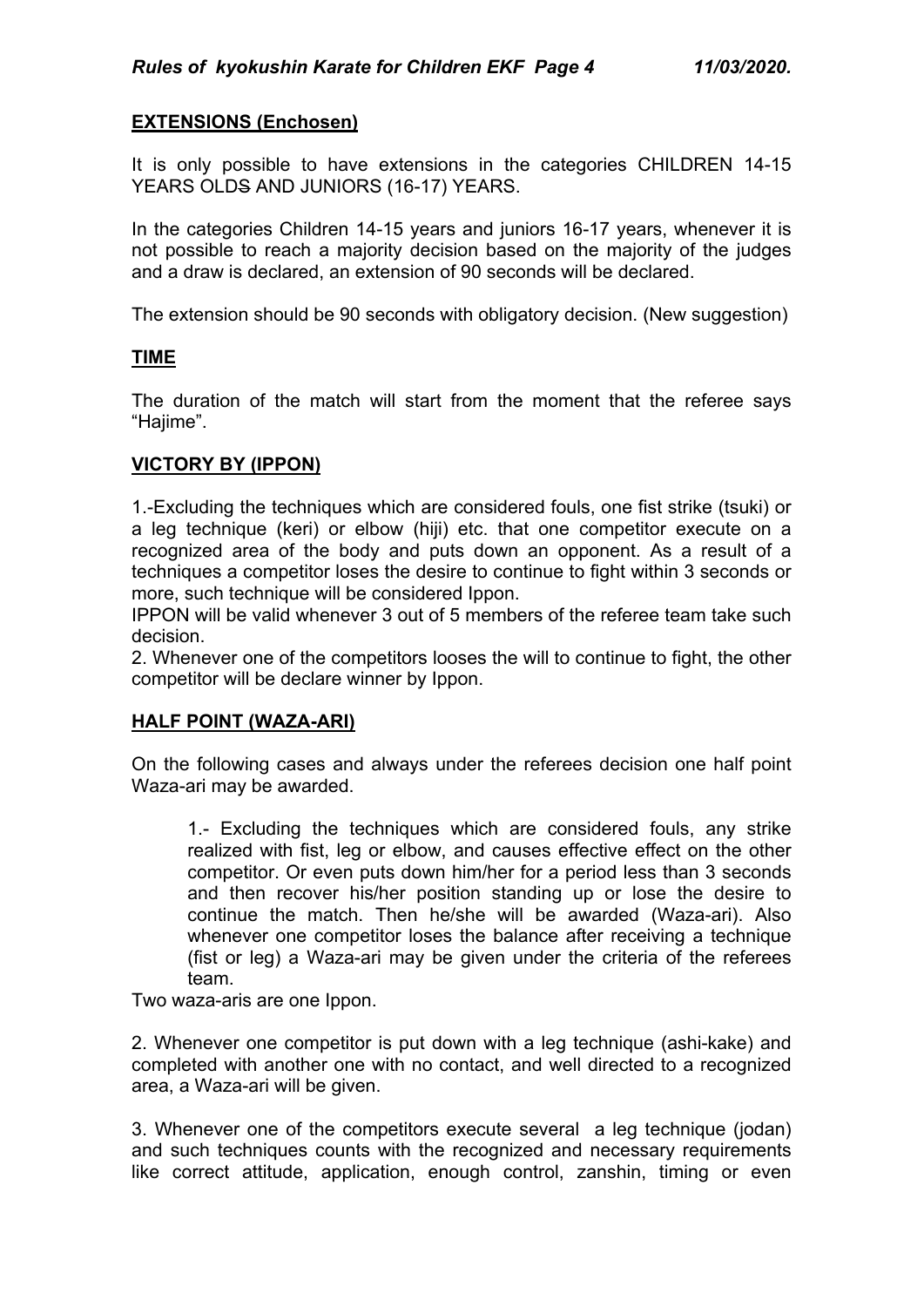distance **according to the referees team** criteria could be considered waza-ari. Also light contact on the helmet could be considered half point waza-ari.

#### **VICTORY BY HANTEI**

Whenever there is no Ippon or Waza-ari, a victory will be given by decision. The decision will be valid whenever 3 out of 5 members of the referee team are in majority and take such decision.

This criterion to take such decision will have the following priority:

- $\triangleright$  The effect of the techniques.
- $\triangleright$  The development of combinations and variation of techniques, fist and legs.
- $\triangleright$  Energy, combat, distance, control, etc.).
- $\triangleright$  Number of executed techniques.
- $\triangleright$  If one of the competitors has 2 fouls (genten ni) and one waza-ari this will be cancel by the 2 fouls, Genten ni.
- $\triangleright$  In the case of none of them have half point or fouls, the victory will be awarded by decision.
- $\triangleright$  A victory will be awarded whenever a disqualification takes place or one of the competitors retires from competition.

#### **FOULS (HANSOKU)**

The following actions will be considered fouls:

- $\triangleright$  Direct technique with no control or direct to the FACE, ei. Jodan Mae Geri, uchi kakato, yoko geri jodan, tobi geri jodan, ushiro mawashi geri.
- $\triangleright$  Contact to the face or neck, even Light one with hands, fists o elbow.
- Ø **In the categories CHILDREN 12-13 YEARS, no gedan techniques are allowed. E.i. gedan mawashi geri.**
- $\triangleright$  Techniques to the groin (kin-geri)
- $\triangleright$  Strikes with the head.
- $\triangleright$  Attacks to the opponent whenever he/she is down.
- $\triangleright$  Attacks to the dorsal spine.
- $\triangleright$  Grabbing repeatedly to the opponents neck or body.
- $\triangleright$  Grabbing the uniform (dogi) legs or arms.
- $\triangleright$  Pushing with fist or hands.
- $\triangleright$  Repeating actions like fall to the floor, alter executing techniques kakenegi.
- $\triangleright$  Going out of the fighting area continuously. (Jogai)
- $\triangleright$  Direct attacks to the joints and knee from the front.
- $\triangleright$  Any other actions that under the criteria of the referees team can be considered fouls or delivered actions.

The result of the fouls will be one warning, chui. Two warnings will be one official foul. Genten-ichi. Three fouls will be two official fouls Genten-ni.

Four fouls will be a Genten-san and will be automatic disqualification.